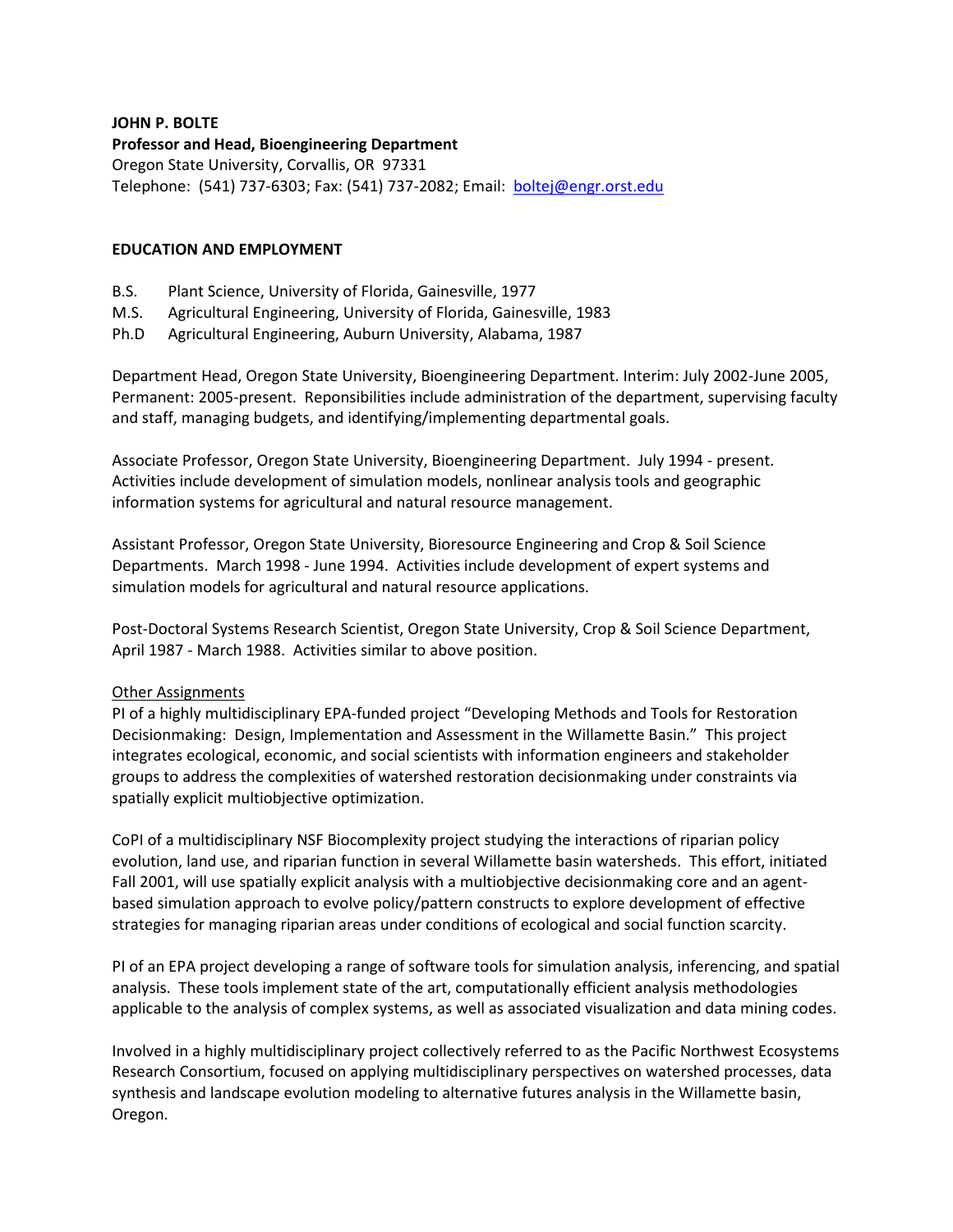## **SCHOLARSHIP AND CREATIVE ACTIVITY**

#### Refereed Publications:

Alexis K.Mills J.P. Bolte, P. Ruggiero, K.A. Serafin. E. Lipiec, P. Corcoran, J. Stevenson, C. Zanoccoc, D. Lach. 2018. Exploring the impacts of climate and policy changes on coastal community resilience: Simulating alternative future scenarios. Environmental Modeling and Software 109 (80-92). [https://doi.org/10.1016/j.envsoft.2018.07.022.](https://doi.org/10.1016/j.envsoft.2018.07.022)

Eva Lipiec, Peter Ruggiero, Alexis Mills, Katherine A. Serafin, John Bolte, Patrick Corcoran, John Stevenson, Chad Zanocco, and Denise Lach (2018) Mapping Out Climate Change: Assessing How Coastal Communities Adapt Using Alternative Future Scenarios. Journal of Coastal Research In-Press.<https://doi.org/10.2112/JCOASTRES-D-17-00115.1>

Ager, A.A, A.M.G.Barros, M.A. Day, H.K.Preisler, T.A. Speis, and J. P. Bolte. 2018. Analyzing finescale spatiotemporal drivers of wildfire in a forest landscape model. Ecological Modeling. In Press.

Spies, T. A., R. M. Scheller, and J. P. Bolte. 2018. Adaptation in fire-prone landscapes: interactions of policies, management, wildfire, and social networks in Oregon, USA. Ecology and Society 23(2):11.<https://doi.org/10.5751/ES-10079-230211>

Han, B, S.G. Benner, J. Bolte, K.B. Vache, A.N Flores. 2017. Coupling hydrologic processes and water rights to simulate spatially distributed water use in an intensively managed landscape. Hydrology and Earth Systems Sciences. In press.

Spies, T. A., E. White, A. Ager, J. D. Kline, J. P. Bolte, E. K. Platt, K. A. Olsen, R. J. Pabst, A. M.G. Barros, J. D. Bailey, S. Charnley, A. T. Morzillo, J. Koch, M. M. Steen-Adams, P. H. Singleton, J. Sulzman, C. Schwartz, and B. Csuti. 2017. Using an agent-based model to examine forest management outcomes in a fire-prone landscape in Oregon, USA. Ecology and Society 22(1):25. https://doi. org/10.5751/ES-08841-220125

Marshall, A., D. Lach, J. Stevenson, J. Bolte, J. Koch. 2016. Collaborative modeling to assess climate impacts on water resources in the Big Wood Basin, Idaho. In Including Stakeholders in Environmental Modeling: Considerations, Methods and Applications. Eds. Gray S., M. Paolisso, R. Jordan, S. Gray. Springer Publishing.

Turner, D. P., Conklin, D. R., Vache, K.B., Schwartz, C., Nolin, A. W., Chang, H., Watson, E., and Bolte, J. P. (2016), Assessing mechanisms of climate change impact on the upland forest water balance of the Willamette River Basin, Oregon. Ecohydrology. doi: 10.1002/eco.1776

Wu, Hong, J.P Bolte, D. Hulse, and B.R. Johnson. 2015. A scenario-based approach to integrating flow-ecology research with watershed development planning. Landscape and Urban Planning 144:74-89. doi:10.1016/j.landurbplan.2015.08.012.

Spies, T. A., E. M. White, J. D. Kline, A. Paige Fischer, A. Ager, J. Bailey, J., Bolte, J. Koch, E. Platt, C. S. Olsen, D. Jacobs, B. Shindler, M. M. Steen-Adams, and R. Hammer. 2014. Examining fire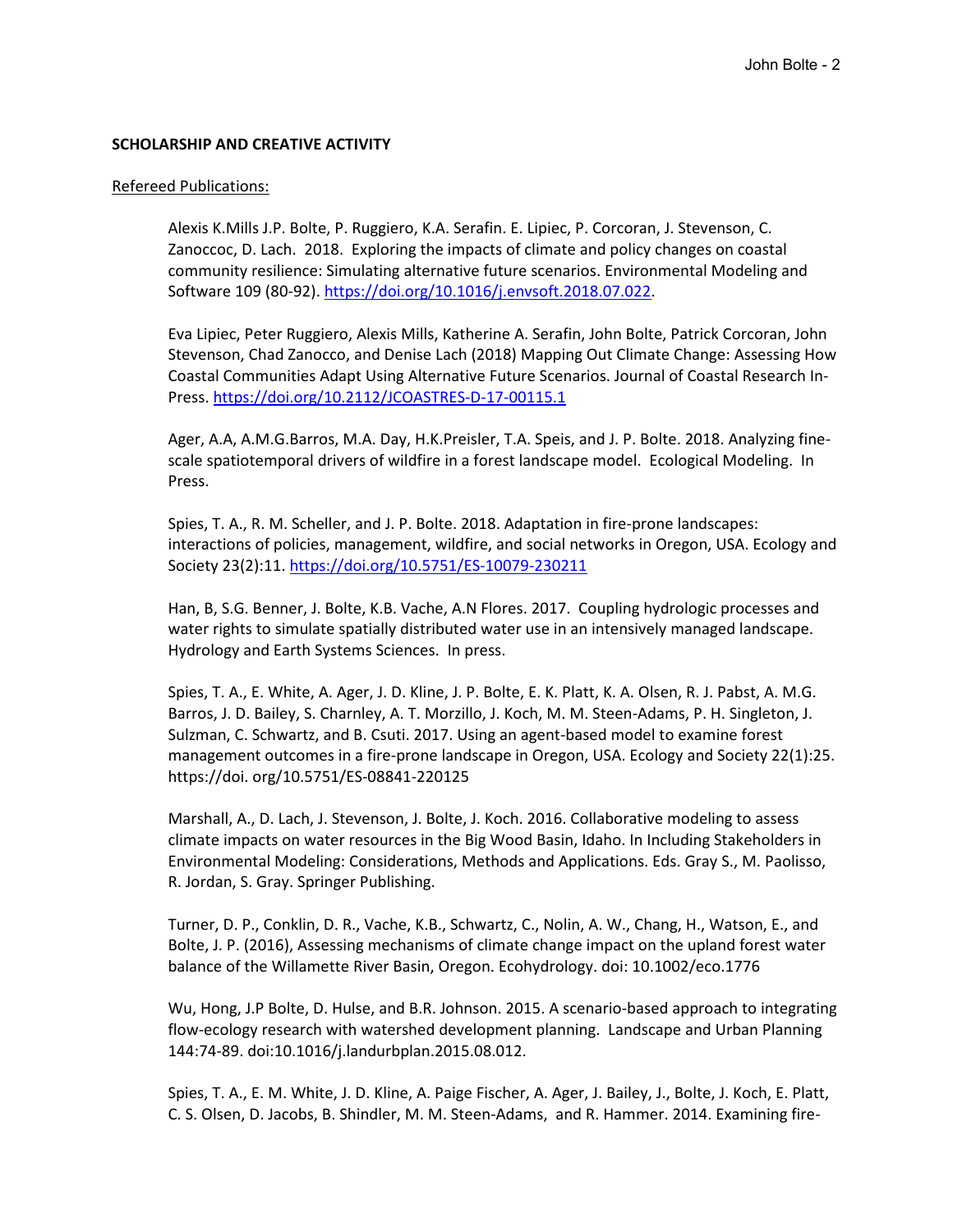prone forest landscapes as coupled human and natural systems. Ecology and Society 19 (3): 9. [online] URL: <http://www.ecologyandsociety.org/vol19/iss3/art9/>

Ribe, R., M. Nielsen-Pincus, J. Bolte and B. Johnson. 2014. Testing Patterns of Landowner Propensities to Implement Extensive Forest Fuels Reduction: Agent-based Modeling Experiments in the Willamette Valley, U.S.A. In: Wissen Hayek, U., P. Fricker, and E. Buhmann (eds.) Peer Reviewed Poceedings of Digital Landscape Architecture 2014 at ETH Zurich. Herbert Wichmann Verlag, Berlin, ISBN 978-3-87907-530-0, pp. 248-260.)

Yospin, G.I., S.D. Bridgham,R.P. Neilson, J.P. Bolte, D.M. Bachelet, P.J. Gould, C.A. Harrington, J.A. Kertis, C. Evers, and B.R. Johnson. A new approach for projecting climate change impacts on forest succession for local land management. Ecological Applications. (In Review)

Bone C, Johnson B, Nielsen-Pincus M, Sproles E, and Bolte J. 2013. A Temporal Variant-Invariant Validation Approach for Agent-based Models of Landscape Dynamics. Transactions in GIS. (In Press)

Cushing, J., E. Hayduk, J. Walley, L. Zeman, K. Winers, M. Bailey, J.Bolte, B. Bond, D. Lach, C. Thomas, S. Stafford, and N. Stevenson-Molnar. 2012. (In:) Extricable links between data and visualization: Preliminary results from the VISTAS project. Scientific and Statistical Database Management 7338: 613-617.

Guzy, M. R., C. L. Smith, J. P. Bolte, D. W. Hulse and S. V. Gregory 2008. Policy Research Using Agent-Based Modeling to Assess Future Impacts of Urban Expansion into Farmlands and Forests. Ecology and Society 13 (1): 37. [online] URL: <http://www.ecologyandsociety.org/vol13/iss1/art37/>

A. Lufafa, J. Bolte, D. Wright, M. Khouma, I. Diedhiou, R.P. Dick, F. Kizito, E. Dossa and J.S. Noller. 2008 (in press). Regional carbon stocks and dynamics in native woody shrub communities of Senegal's Peanut Basin Agriculture, Ecosystems & Environment.

Bolte, J.P., D.W. Hulse, S.V. Gregory, and C. Smith. 2007. Modeling biocomplexity – actors, landscapes and alternative futures. Env. Modeling and Software. 22(5) 570-579.

Cox, M and J.P. Bolte. 2007. A spatially explicit network-based model for estimating stream temperature distribution. Environmental Modeling and Software. 22(4):502–514.

Wallick, R., S. Lancaster, and J.P. Bolte. (In Press). Determination of bank erodibility for natural and anthropogenic bank materials using a model of lateral migration & observed erosion along the Willamette River, Oregon, USA. River Research and Applications.

Rooklidge S., Burns E., Bolte J. 2005. Modeling Antimicrobial Contaminant Removal in Slow Sand Filtration, Water Research. 39:331-339.

Watanabe, M., R.M. Adams, J. Wu, J.P. Bolte, M.M. Cox, S.L. Johnson, W.J. Liss, W.G. Boggess, J.L. Ebersole. 2005. Toward efficient riparian restoration: integrating economic, physical, and biological models. J. Env. Management 75(2): 93-104.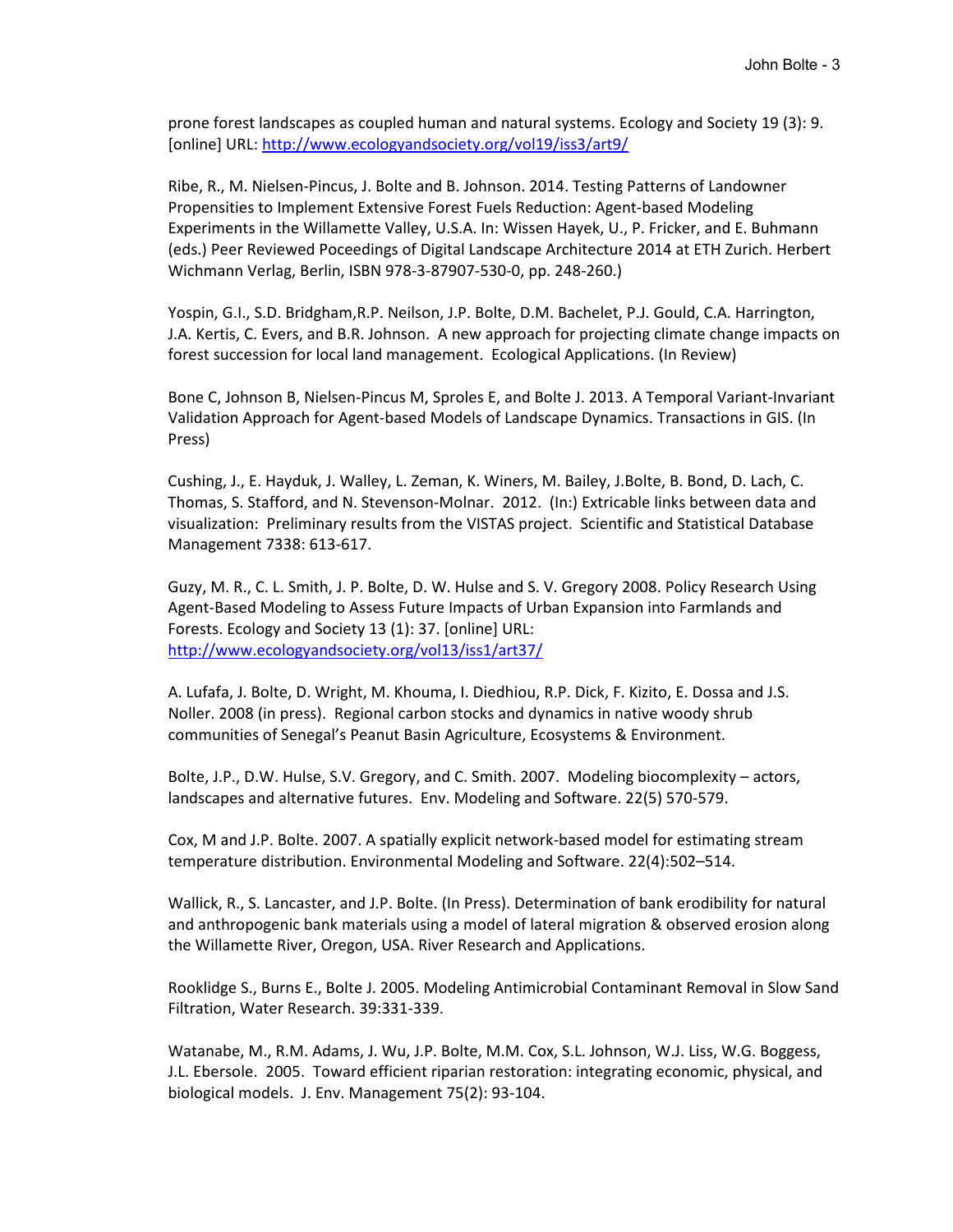K.B. Vaché, McDonnell, J., Bolte, J.P. 2004. On the use of multiple criteria for a posteriori model rejection: Soft data to characterize model performance. Geophysical Research Letters. 31:L21504.

Berger, P.A. and J.P. Bolte. 2004. Evaluating the impact of policy options on agricultural landscapes: an alternative futures approach. Ecological Applications. 14(2):342-354.

Meleason, M.A., S.V. Gregory, and J. Bolte. 2003. Implications of selected riparian management strategies on wood in Cascade Mountain streams of the Pacific Northwest. Ecological Applications 13:1212-1221.

Brugnach, M., J.P. Bolte and G.A. Bradshaw. 2002. Determining the significance of threshold values uncertainty in rule-based classification models. Ecological Modeling. 160:63-67.

Hillyer. C., J. Bolte, F. VanEvert, and A. Lamaker. 2002. The MODCOM modular simulation system. European Journal of Agronomy. 18(3):333-343.

Lamy, F., J.P. Bolte, M. Santelmann and C. Smith. 2002. Development and Evaluation of Multiple Objective Decision-Making Methods for Watershed Management Planning. J.Amer.Water Resources Assoc. 38(2):517-529.

Nath, S., J.P. Bolte, L.G. Ross, and J. Aguilar-Manjarrez. 2000. Applications of Geographical Information Systems (GIS) For Spatial Decision Support in Aquaculture. Aquacultural Engineering 23:233-278.

Hill, D. T. and J.P. Bolte, 2000. Methane Production from Low Solids Concentration Liquid Swine Waste Using Conventional Anaerobic Fermentation. BioResource Technology, Vol. 74, No. 3, pp 241-247.

Bolte, J.P., S. Nath and D. Ernst. 2000. Development of Decision Support Tools for Aquaculture: The POND Experience. Aquacultural Engineering. 23:103-120.

Ernst, D.H., Bolte, J.P., Nath, S.S. 2000. AquaFarm: simulation and decision support for aquaculture facility design and management planning. Aquacultural Engineering (23)1-3:121- 179.

Fenske, J.J., M.H. Penner, and J.P. Bolte. 1999. A simple individual-based model of insoluble polysaccharide hydroloysis: the potential for autosynergism with dual-activity glycosidases. J. Theor. Biology, Vol. 199, No. 1, Jul 1999, pp. 113-118.

Nath, S.S. and Bolte, J.P. 1998. A water budget model for pond aquaculture. Aquacultural Engineering. 18 (3): pp. 175-188.

Bolte, J.P. 1998. Object-oriented programming for decision systems. In: Agricultural Systems Modeling R. Peart and B. Curry, Editors. Marcel Dekker, Inc. New York

Bolte, J.P. 1996. Integrative frameworks for decisionmaking in resource management. In: Proceedings of the Ninth Florida Artificial Intelligence Research Symposium, J.H. Stewman, Editor. Key West, Florida, May 20-22, 1996.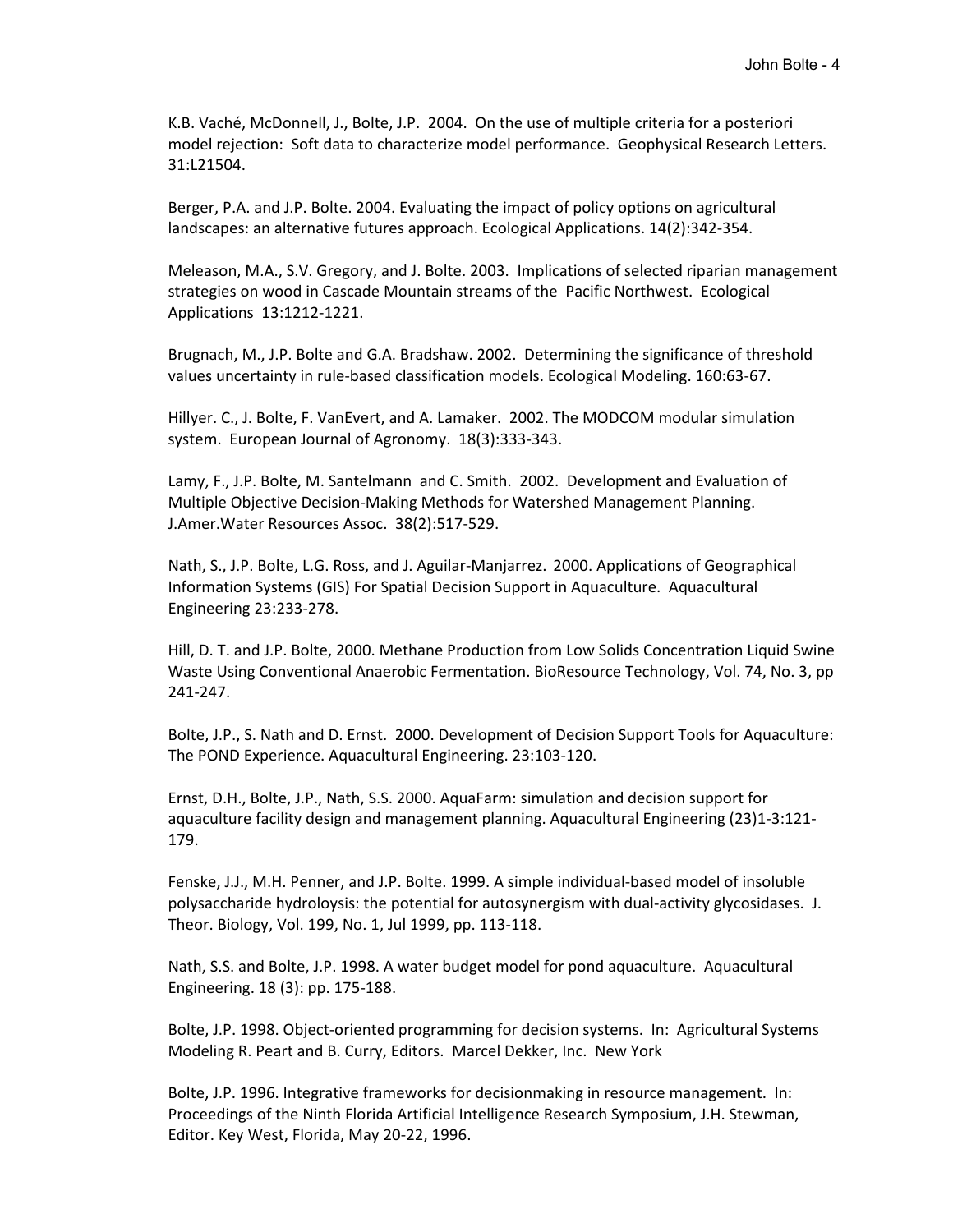Peters, G., M.T. Morrisey, G. Sylvia, and J.P. Bolte. 1996. Linear regression, neural network, and induction analysis to determine harvesting and processing effects on surimi quality. J. Food Science. 61(5): 876-880.

Bolte, J.P. and D.T. Hill. 1993. A comprehensive dynamic model of attached growth anaerobic fermenters. Transactions of the ASAE. 36(6):1805-1814.

Hannaway, D.B., J.P. Bolte, P.E. Shuler and M.J. Miller. 1992. Development and evaluation of LEGUME ID: a Toolbook multimedia module. J. of Nat. Res. and Life Sci. Educ. 21:57-61.

Hannaway, D.B., J.P. Bolte, P.E. Shuler, P.J. Ballerstedt, M. BenYounes. 1992. ACE: Alfalfa cultivar expert. Journal of Production Agriculture. 5:85-88.

Bolte, J.P., D.B. Hannaway, P.E. Shuler and P.J. Ballerstedt. 1991. An intelligent frame system for cultivar selection. A.I. Applications in Natural Resource Management. 5(3):21-31.

Hill, D.T. and J.P. Bolte. 1991. Bioretentive properties of synthetic media for anaerobic digestion of animal wastes. Biological Wastes. 35(2):711-715.

Bolte, J.P. and D.T. Hill. 1990. A Monod-based model of attached growth anaerobic fermenters. Biological Wastes. 31:275-290.

Hill, D.T. and J.P. Bolte. 1989. Digester stress as related to isobutyric and isovaleric acids. Biological Wastes. 28:33-37.

Hill, D.T. and J.P. Bolte. 1988. Synthetic fixed media reactor performance treating screened swine waste liquids. Transactions of the ASAE. 31(5):1525-1531.

Hill, D.T. and J.P. Bolte. 1987. Modeling fatty acid relationships in animal waste anaerobic digesters. Transactions of the ASAE. 30(2):502-508.

Hill, D.T., S.A. Cobb and J.P. Bolte. 1987. Using volatile fatty acid relationships to predict anaerobic digester failure. Transactions of the ASAE. 30(2):496-501.

Bolte, J.P., D.T. Hill and T.H. Wood. 1986. Anaerobic digestion of screened swine waste liquids in suspended particle-attached growth reactors. Transactions of the ASAE. 29(2):543-549.

Hill, D.T., J.P. Bolte and T.J. Prince. 1986. Thermophilic anaerobic digestion of screened-flushed swine waste. Transactions of the ASAE. 29(1):229-234.

Hill, D.T. and J.P. Bolte. 1986. Characteristics of whole and scraped swine waste as substrates for continuously-expanding anaerobic digestion systems. Biological Wastes. 16(2):147-156.

Hill, D.T. and J.P. Bolte. 1985. Comparison of surface-scraped and flushed-screened swine waste as a methane substrate for thermophilic digestion. Transactions of the ASAE. 28(3):870-874.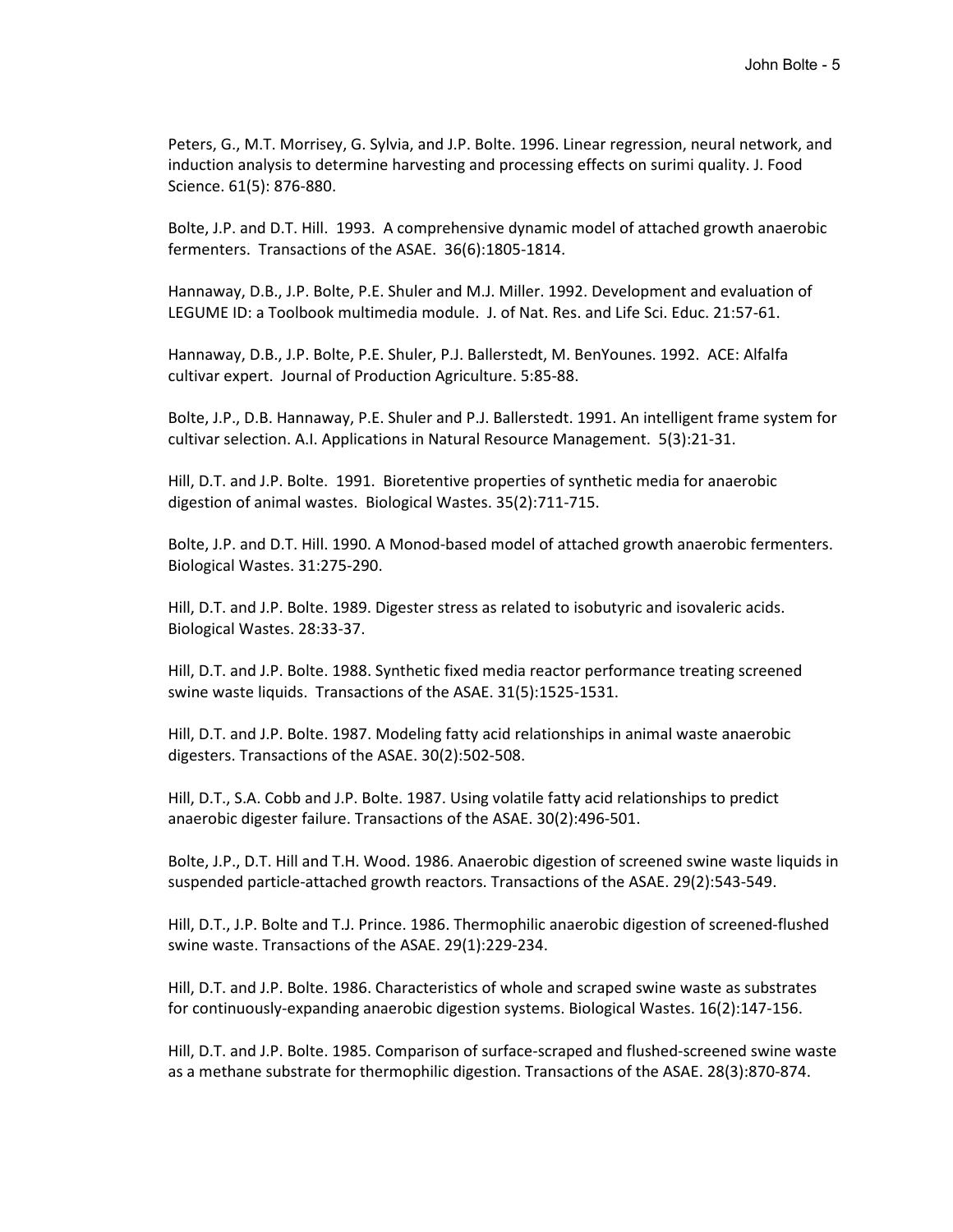Hill, D.T., R.D. Holmberg and J.P. Bolte. 1985. Operating and performance characteristics of scraped swine manure as a thermophilic anaerobic digestion substrate. Agricultural Wastes. 14(1):37-51.

Bolte, J.P., R.A. Nordstedt and M.V. Thomas. 1984. Mathematical simulation of upflow anaerobic fixed-bed reactors. Transactions of the ASAE. 25(5):1483-1490.

#### Invited Presentations at Professional Meetings:

Bolte, J.P. 1996. Integrative frameworks for decisionmaking in resource management. In: Proceedings of the Ninth Florida Artificial Intelligence Research Symposium, J.H. Stewman, Editor. Key West, Florida, May 20-22, 1996.

Bolte, J.P. 1988. Expert systems for horticulture. Presented at the 1988 Oregon Horticulture Society Meeting. January 26-28, 1988. Portland, Oregon.

Bolte, J.P. 1987. Expert systems applications in agricultural extension programs. Presented at the 1987 Western Regional Coordinating Committee for Extension Meeting. July 21-22, 1987. Reno, Nevada.

#### Invited Workshops:

Bolte, J.P. and F. VanEvert. Workshop: Use of MODCOM for developing modular simulations. 2002. Florence, Italy.

Bolte, J.P. 1990. Workshop on Expert Systems Development in Agriculture. January 8-9, 1990. Cornell University. Ithaca, NY.

#### Symposia/Published Proceedings:

Meleason, M.A., Gregory, S.V., and Bolte, J. 2002. Simulation of stream wood source distance for small streams in the western Cascades, Oregon. Pages 457-466. in W. F. Laudenslayer, P. J. Shea, B. E. Valentine, C. Weatherspoon, L. Phillip, and E. Thomas editors. Proceedings of the symposium on the ecology and management of dead wood in western forests. PSW-GTR-181 Pacific Southwest Research Station, USDA FS, Albany, CA.

Meleason, M. A., S.V. Gregory, and J. Bolte. 1999. Simulation of stream wood source distance for small streams in the Western Cascades, Oregon. In: Proceeding of the Symposium on the Ecology and Management of Dead Wood in Western Forest. November 2-4 1999, Reno NV. Western Section of the Wildlife Society.

Meleason, M. A., S.V. Gregory, and J. Bolte. 1999. Simulation of large wood dynamics in small streams of the Pacific Northwest. [Abstract for oral presentation]. In: American Fisheries Society Oregon Chapter 35th Annual Meeting, Working together for solutions: How do we get there from here? February 10 -12, Sunriver, Oregon. p.29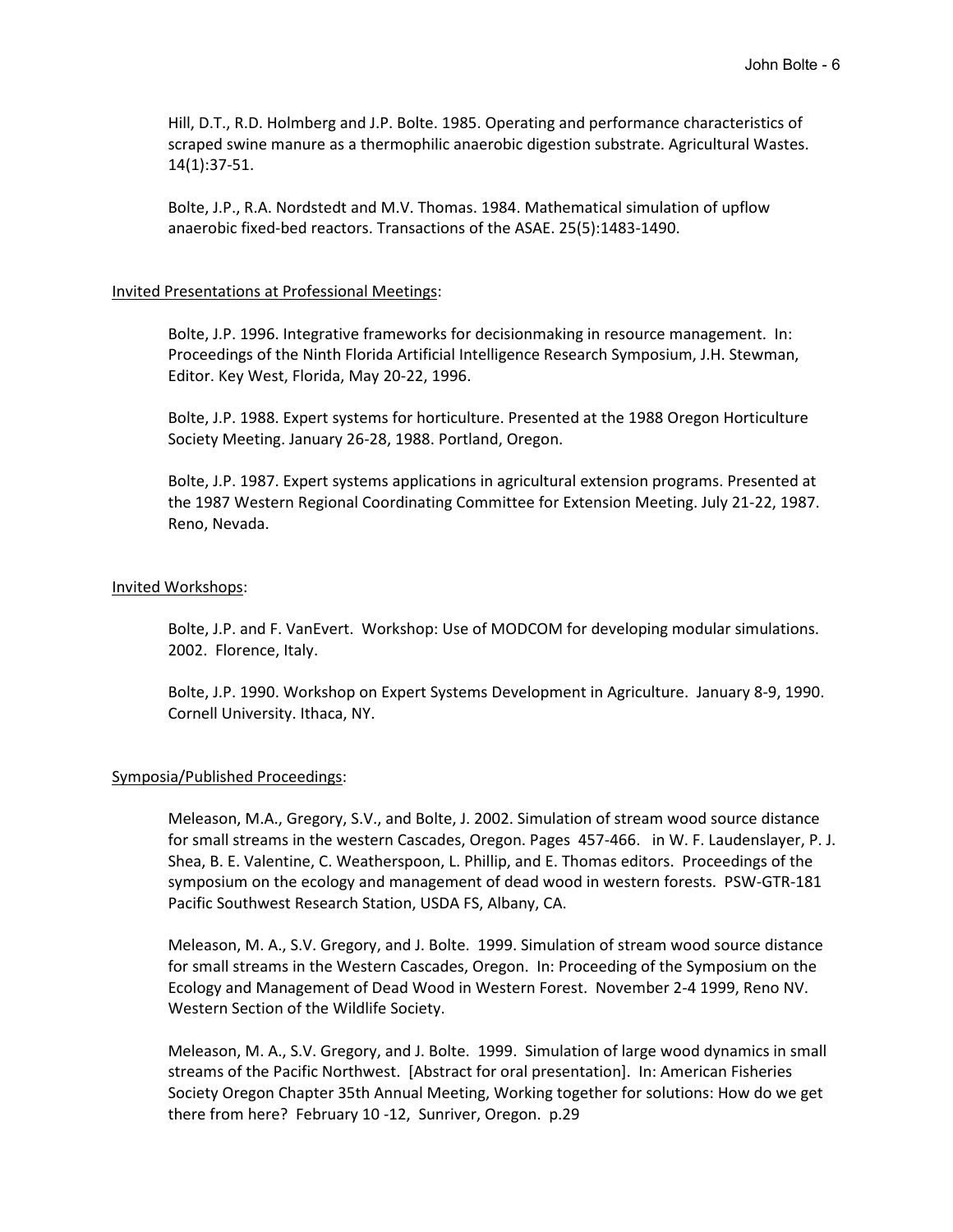Meleason, M. A., S.V. Gregory, and J. Bolte. 1999. Simulation of large wood dynamics in small streams of the Pacific Northwest. [Abstract for poster presentation]. In: H.J. Andrews Experimental Forest Long-Term Ecological Research Site Second Annual Symposium. February 18, Oregon State University, Corvallis OR. p12.

Meleason, M. A., S.V. Gregory, and J. Bolte. 1999. Simulation of large wood dynamics in small streams of the Pacific Northwest. [Abstract for Oral Presentation]. In: The Ecological Society of America 84th annual meeting: Legacies, landscapes and limits: bridging borders. August 8-12, Spokane, WA. Washington, DC: Ecological Society of America. p147.

Meleason, M. A., S.V. Gregory, and J. Bolte. 1999. Simulation of large wood dynamics in small streams of the Pacific Northwest. [Abstract for Oral Presentation]. In: Western Section of the Wildlife Society. Symposium on the Ecology and Management of Dead Wood in Western Forest. November 2-4, Reno NV.

Meleason, M. A., S.V. Gregory, and J. Bolte. 2000. Simulation of large wood dynamics in small streams of the Pacific Northwest. [Abstract for poster presentation]. In: H.J. Andrews Experimental Forest Third Annual Symposium. March 2, Oregon State University, Corvallis OR. p7.

Meleason, M. A., S.V. Gregory, and J. Bolte. 2000. Simulation of large wood dynamics in small streams of the Pacific Northwest. [Abstract for Oral Presentation]. Bulletin of the North American Benthological Society 17(1):141.

Meleason, M. A., S.V. Gregory, and J. Bolte. 2000. Simulation of large wood dynamics in small streams of the Pacific Northwest. [Abstract for Oral Presentation]. In: International Confernce on Wood in World Rivers. October 23-27, Oregon State University, Corvallis OR.

Nath, S.S., J.P. Bolte, and D.H. Ernst. 1995. Decision support for pond aquaculture planning and management. Proceedings: Sustainable Aquaculture 95. June 11-14, 1995, Honolulu, HI.

Peters, G., M.T. Morrisey, J.P. Bolte, and G. Sylvia. 1994. Determination of quality parameters for Pacific whiting using computer analysis techniques. Proceedings: Conference on New Developments in Seafood Science and Technology. Canadian Institute of Food Technology, Vancounver, BC.

Bolte, J.P. J.A. Fisher, and D.H. Ernst. 1993. An object-oriented, message-based environment for integrating continuous, event-driven and knowledge-based simulation. Proceedings: Application of Advanced Information Technologies: Effective Management of Natural Resources. ASAE. June 18-19, Spokane, WA.

Ernst, D.H., J.P. Bolte and S. Nath. 1993. A decision support system for finfish aquaculture. Proceedings: Application of Engineering in Aquaculture. ASAE. June 21-22, Spokane, WA.

Bolte, J.P., D. Ernst and R. Charon. 1990. Development of a decision support system for salmon hatchery management. Proceedings of the 41st Annual Northwest Fish Culture Conference. Salishan, OR.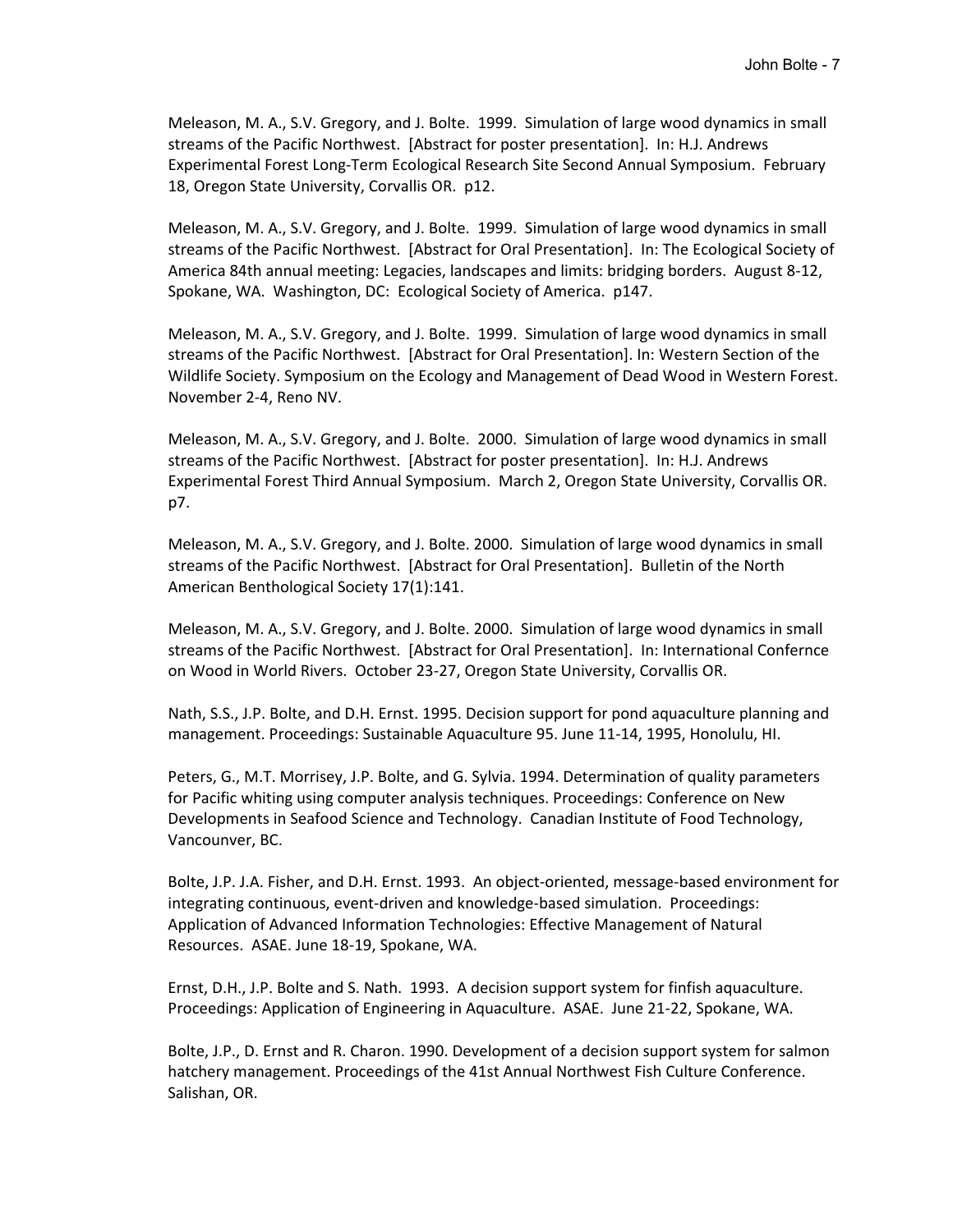Bolte, J.P. and D.T. Hill. 1985. Modeling suspended particle-attached growth anaerobic reactors. Proceedings of the Fifth International Conference on Agricultural Wastes. ASAE, St. Joseph, MI.

Hill, D.T., J.P. Bolte, T.J. Prince and T.A. McCaskey. 1985. Operating characteristics of suspended particle-attached growth anaerobic fermenters treating screened swine waste. Proceedings of the Fifth International Symposium on Agricultural Wastes. ASAE, St. Joseph, MI.

#### Symposia/Unpublished Proceedings:

Bolte, J.P. and D.N. Moss. 1988. Development of Decision Support Systems for Wheat Growers in the Columbia Basin. Presented at the 1988 STEEP Meeting. January 6-8, 1988. Richland, Washington.

Bolte, J.P. and D.T. Hill. 1986. Kinetics of attached growth reactor systems. Presented at the Fourth Annual Southern Biomass Energy Research Conference, University of Georgia, Athens, GA.

Bolte, J.P. and D.T. Hill. 1983. Kinetics of fixed-film anaerobic reactors. Presented at the Second Annual Southern Biomass Energy Research Conference, University of Alabama, Tuscaloosa, AL.

#### Papers Presented at Professional Meetings:

Balzer, J, Bolte, J., Burns, L., & Sanderson, R. 1999. OSU's AnswerDesk Web Site: Survival Services for Students. Presented at the Region 8 meeting of the National Academic Advising Association. Ocean Shores Washington.

Bolte, J.P. and S.S. Nath. 1998. Geographic information system technologies for aquaculture decision support. World Aquaculture Society Annual Meeting. Las Vegas.

Bolte, J.P., S.S. Nath, P. Darakjian, J.M. Kapetsky. 1996. Regional-scale analysis of aquaculture development potential. Poster presented at the 1996 World Aquaculture Society Meeting, Bangkok, Thailand.

Canpolat, N. and J.P. Bolte. 1993. Object-oriented implementation of the CERES-Wheat model. ASAE Paper 934052. ASAE, St. Joseph, MI.

Bolte, J.P., D. Ernst and J. Fisher. 1991. Coupling a graphical user interface with an object oriented model of salmon hatcheries. ASAE Paper 91----. ASAE. St Joseph, MI.

Bolte, J.P., J. Fisher and D. Ernst. 1991. Intelligent agent-based optimization of a salmon hatchery model. ASAE Paper 917566. ASAE. St Joseph, MI.

Bolte, J.P. and D. Hannaway. 1990. An expert system for alfalfa cultivar selection. ASAE Paper 907019. ASAE, St. Joseph, MI.

Bolte, J.P. 1989. Application of neural networks in agriculture. ASAE Paper 897591. ASAE. St. Joseph, MI.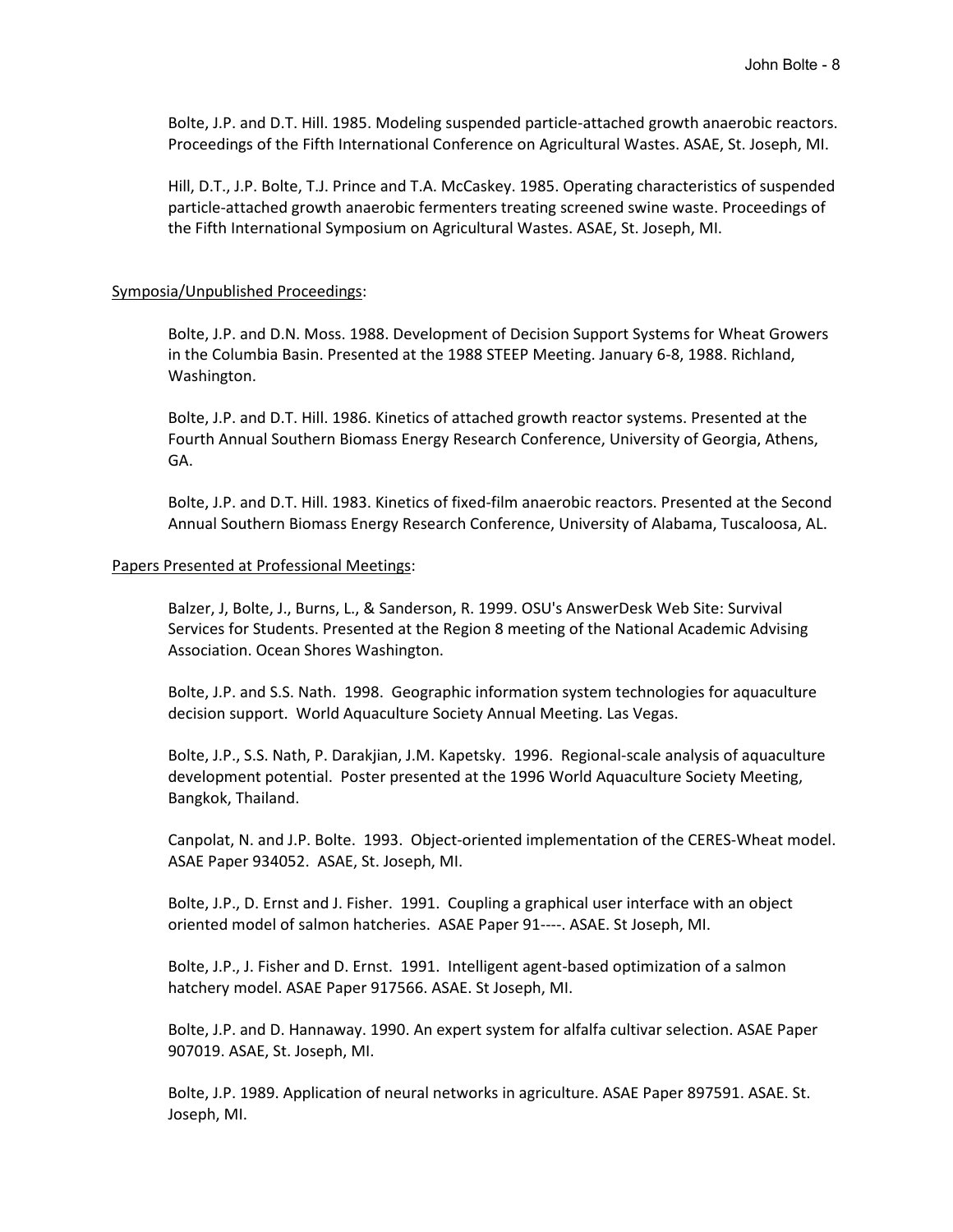Bolte, J.P., L. Burrill and A. Appleby. 1989. A frame-based expert system for herbicide recommendation. ASAE Paper 897076. ASAE, St. Joseph, MI.

Bolte, J.P. and P. Shuler. 1989. A mixed-representation expert system for advising students. ASAE Paper 893039. ASAE, St. Joseph, MI.

Bolte, J.P., D.N. Moss, L. Burrill and A. Appleby. 1988. A herbicide recommendation expert system. ASA Paper No. SS-24. Presented at the 1988 American Society of Agronomy Meeting. Anaheim, California.

Bolte, J.P., A. Appleby and L. Burrill. 1988. A herbicide recommendation expert system for the Pacific Northwest. ASAE Paper No. PNR 88-103. Presented at the 1988 Pacific Northwest Regional ASAE Meeting. September 28-30, 1988, Pendleton, Oregon.

Shuler, P.E., D.B. Hannaway, J.P. Bolte, and L. O'Hare. 1988. A decision support system for recordkeeping and advising undergraduate students in Crop Science. Presented at the American Society of Agronomy Meeting. Anaheim, California.

Bolte, J.P., R.O. Smitherman and D.T. Hill. 1986. Applications of mathematical modeling to pond aquaculture: a state-of-the-art review. ASAE Paper No. 86-5049. ASAE, St. Joseph, MI.

Bolte, J.P., D.T. Hill and S.A. Cobb. 1986. Characterization of biomass support particles for suspended particle-attached growth anaerobic fermenters. ASAE Paper No. 86-3073. ASAE, St. Joseph, MI.

Hill, D.T. and J.P. Bolte. 1986. Operating characteristics of suspended particle-attached growth fermenters treating screened swine waste. ASAE Paper No. 86-3074. ASAE, St. Joseph, MI.

Hill, D.T. and J.P. Bolte. 1984. Characteristics of screened-flushed swine waste as a methane substrate. ASAE Paper No. 84-4093. ASAE, St. Joseph, MI.

## Bulletins:

Bolte, J.P. and D.T. Hill. 1986. A new technology for producing methane from swine manure. Highlights of Agricultural Research. 33(1):6.

Hill, D.T., T.J. Prince and J.P. Bolte. 1986. An overview of agricultural waste management research at Auburn University. Highlights of Agricultural Research. 33(3).

Hill, D.T. and J.P. Bolte. 1984. Using reconcentrated swine waste for methane production has practical applications. Highlights of Agricultural Research. 31(3):15.

## Book Chapters:

Bolte, J.P. 1998. Object-oriented programming for decision systems. In: Agricultural Systems Modeling R. Peart and B. Curry, Editors. p629-650. Marcel Dekker, Inc. New York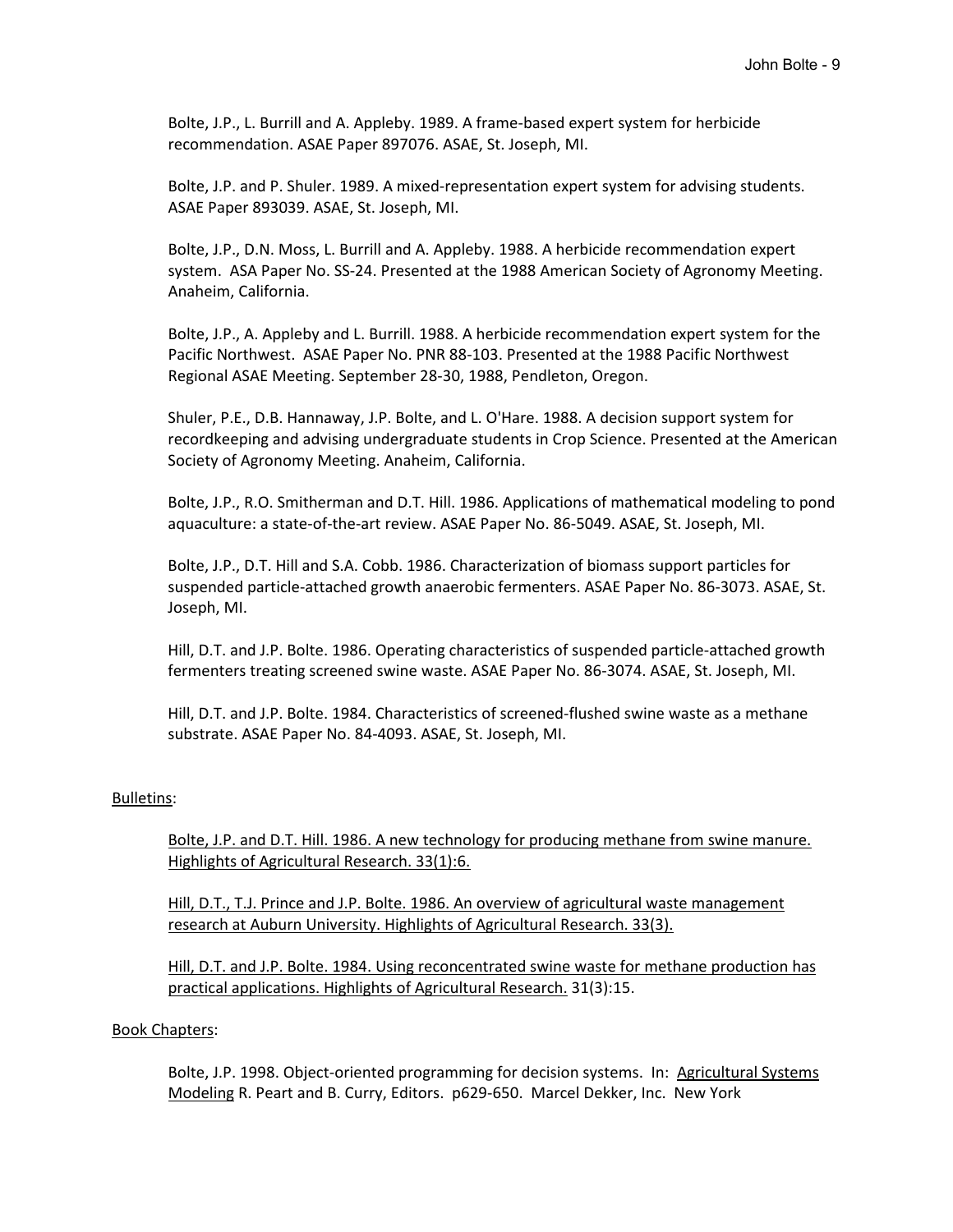Piedrahita, R., S. Nath, J.P. Bolte, and D. Ernst. 1997. Modeling Aquacuture Systems. In: Dynamics of Pond Aquaculture, C.E. Boyd and H.S. Egna, Eds. CRC Press, Inc., Boca Raton, FL.

### Book Reviews:

Bolte, J.P. 1997. Building Knowledge-based Systems for Natural Resource Management. Northwest Science 71(4):340-341.

### Reports:

Nath, S.S., J.P Bolte, and D.H. Ernst. 1997. Applications of POND as a Tool for Analysis and Planning. Fourteenth Annual Administrative Report, PD/A CRSP, Corvallis OR.

Nath, S.S., J.P Bolte, P. Darakjian and J.M. Kapetsky. 1997. Applications of POND models for Continental-scale Assessment of Aquaculture Potential in Latin America. Fourteenth Annual Administrative Report, PD/A CRSP, Corvallis OR.

Bolte, J.P. and S.S. Nath, 1996. Decision Support for Pond Aquaculture: Parameter Estimation Techniques. Thirteenth Annual Administrative Report, PD/A CRSP, Corvallis OR.

Nath, S.S., J.P Bolte, and D.H.Ernst, 1996. Decision Support for Pond Aquaculture: Simulation Models and Applications. Thirteenth Annual Administrative Report, PD/A CRSP, Corvallis OR.

Bolte, J.P. and A. Van Nalts. 1996. Analysis of Global Climate Change Effects on Rice Production: Final Report. Environmental Protection Agency Cooperative Agreement CR-820408.

Bolte, J.P., S.S. Nath, and D.H. Ernst. 1995. POND: A Decision Support System for Pond Aquaculture. Twelfth Annual Administrative Report, PD/A CRSP, Corvallis, OR.

Bolte, J.P. and S. S. Nath. 1994. Decision Support Systems for Warmwater Aquaculture: Annual Report. Pond Dynamics/Aquaculture Collaborative Research and Support Program, USAID.

#### Ph.D Dissertation:

Bolte, J.P. 1987. A Comprehensive Mathematical Model of Attached Growth Anaerobic Fermenters. Ph.D Dissertation, Agricultural Engineering Department, Auburn University, Al.

#### Master's Thesis:

Bolte, J.P. 1983. Dynamic Modeling and Simulation of Fixed-bed Anaerobic Reactors. Master's Thesis, Agricultural Engineering Department, University of Florida, Gaineville, Fl.

#### Software Developed:

| RESTORE       | - Restoration Planning Tool                                  |
|---------------|--------------------------------------------------------------|
| EVOLAND       | - Alternative Futures Scenario Development and Analysis Tool |
| <b>MODCOM</b> | - Modular Continuous/Discrete Simulation Framework           |
| <b>ACE</b>    | - Alfalfa Cultivar Expert System                             |
| <b>GMX</b>    | - Grain Marketing Expert System                              |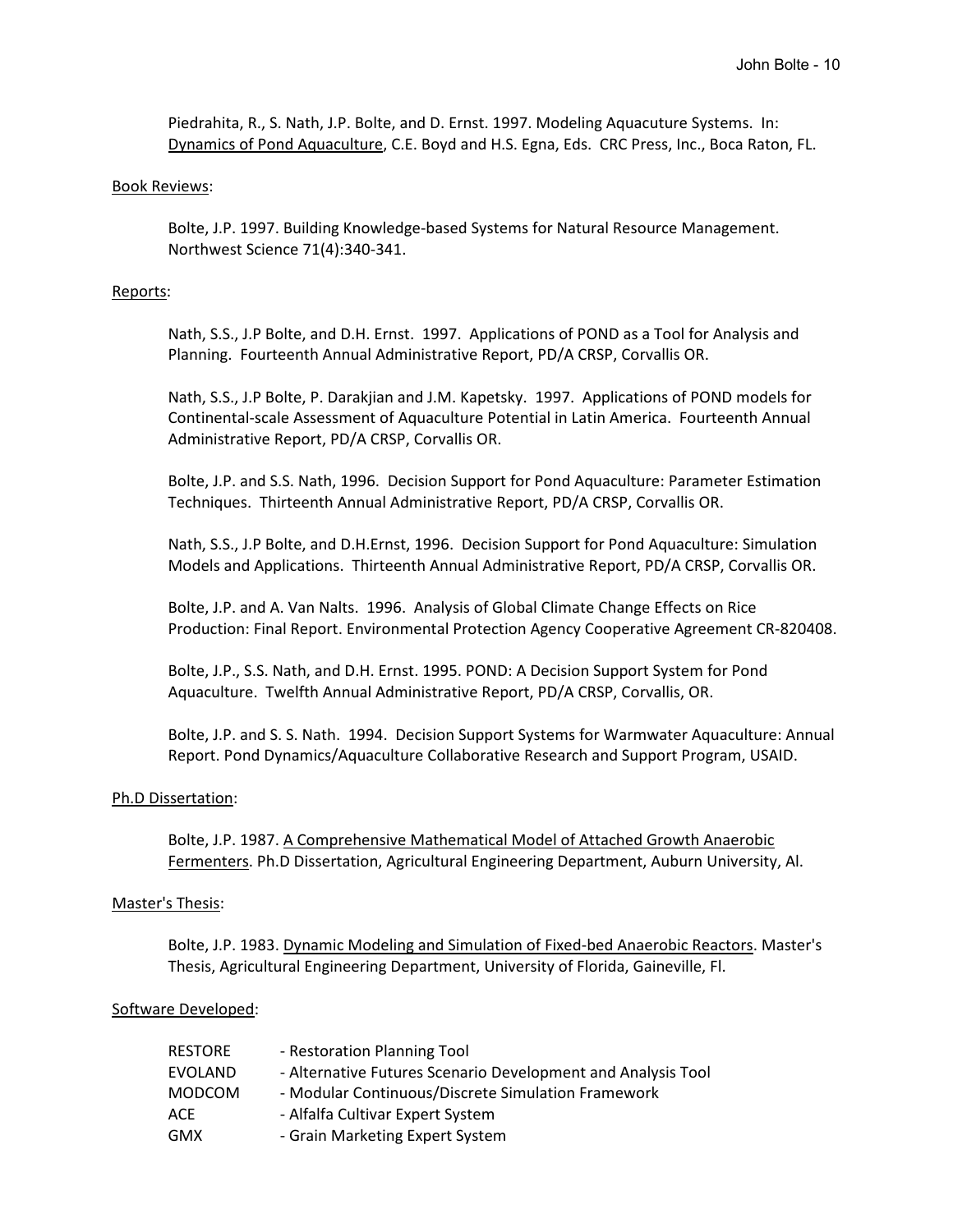GRAINMAN - PNW Grain Irrigation and Fertilization Advisory Expert System OSU-SHELL - Expert System Development Environment CropSim - Objected Oriented Crop Simulator for Microsoft Windows MCalcII - Manure Management Decision Tool for Microsoft Windows EcoSim - Graphical Simulation Development Tool fo Microsoft Windows SimEnv - Object-oriented C++ simulation framework Weeder - Frame-based weed management database and decision tool Pond - Aquacultural Pond Management Simulator and Decision Support Aquafarm - Salmon Hatchery Resource and Production Simulator Genex - Salmon genetic management expert system GPP - Genetic algorithm analysis tool Geosim - Spatial analysis and modeling tool Biot - Artificial Life development and analysis tool

## Grants and Contracts:

~\$5,287,638 generated at OSU as Principal Investigator or Co-principal Investigator.

A) Principal Investigator or Co-Principal Investigator

Partnership in Ecosystem Research. Principal Investigator. 4/03-3/06. Source: EPA Amount: \$41,886

Training Coop Operations. Principal Investigator. 4/05-3/08 Source: EPA Amount: \$43,326

Training Coop Operations. Principal Investigator. 4/05-3/08 Source: EPA Amount: \$46,924

Coupled Human/Riverine Systems – Multiagent Modeling. Co-Principal Investigator. 10/02 present

Source: NSF Amount: \$1,950,000

Sustainability Decision Support Systems. Principal Invesigator. 6/05-present. Source: NASA Amount: \$288,365

Pacific Northwest Regional Collaboratory. Principal Investigator. 6/04-6/05. Source: NASA Amount: \$162,592

Customizing the RESTORE tool for Portland. Principal Investigator. 4/05-3/05. Source: Clean Water Services Amount: \$31,572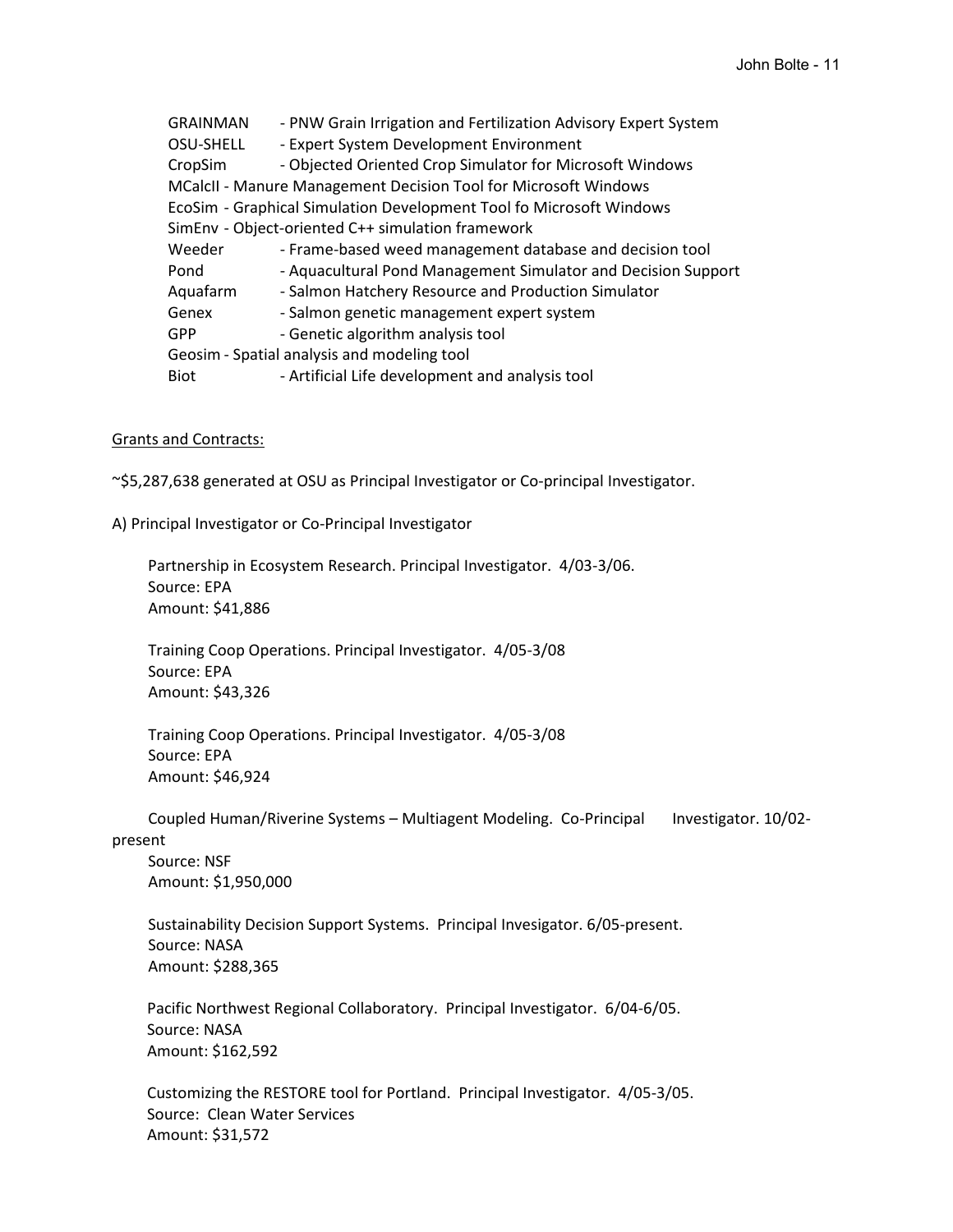Development and Implementation of Decision Support Tools for Watershed Restoration. Principal Investigator. 10/96-9/01. Source: EPA Amount: \$809,903

Ecorisk Assessment: Watershed Modeling of Pesticide Distributions. Co-principal Investigator. 1/03-12/04. Source: Oregon DEQ Amount: \$86,468

Development of Tools for Modular Ecological Modeling. Principal Investigator. 10/01-9/04. Source: EPA Amount: \$247,394

Optimum Irrigation Management. Co-principal Investigator. 11/03 – Present. Source: USDA Amount: \$289,000

Using GIS and Remote Sensing for Crop Suitability. Co-principal Investigator 3/03 – 6/05. Source: USDA Amount: \$44,850

Developing an On-line Irrigation Management Program Co-principal Investigator. 2/05 – Present. Source: USDA Amount: \$50,964

Agricultural Landscape Impacts on Ecosystem Management in the Willamette Basin. Principal Investigator. 10/1/95-9/30/97. Source: EPA Pacific Northwest Environmental Research Consortium Amount: \$66,000

Effect of Agricultural Land Use on Native Fish in the Willamette Basin. Co-principal Investigator. 10/1/97-9/30/2000 Source: USDA National Resarch Initiative Amount: \$205,566

Effect of Land Use on Fish Distributions. Principal Investigator. 6/02-6/03 Source: Murdock Foundation Amount: \$14,000

Development of Decision Support Systems for Pond Management. Principal Investigator. 10/1/96-6/30/97. Source: USAID Pond Dynamics/Aquaculture Collaborative Research Support Program Amount: \$86,000

PD/A CRSP Database Management and Development. Principal Investigator. 10/1/96-6/30/97. Source: USAID Pond Dynamics/Aquaculture Collaborative Research Support Program Amount: \$52,522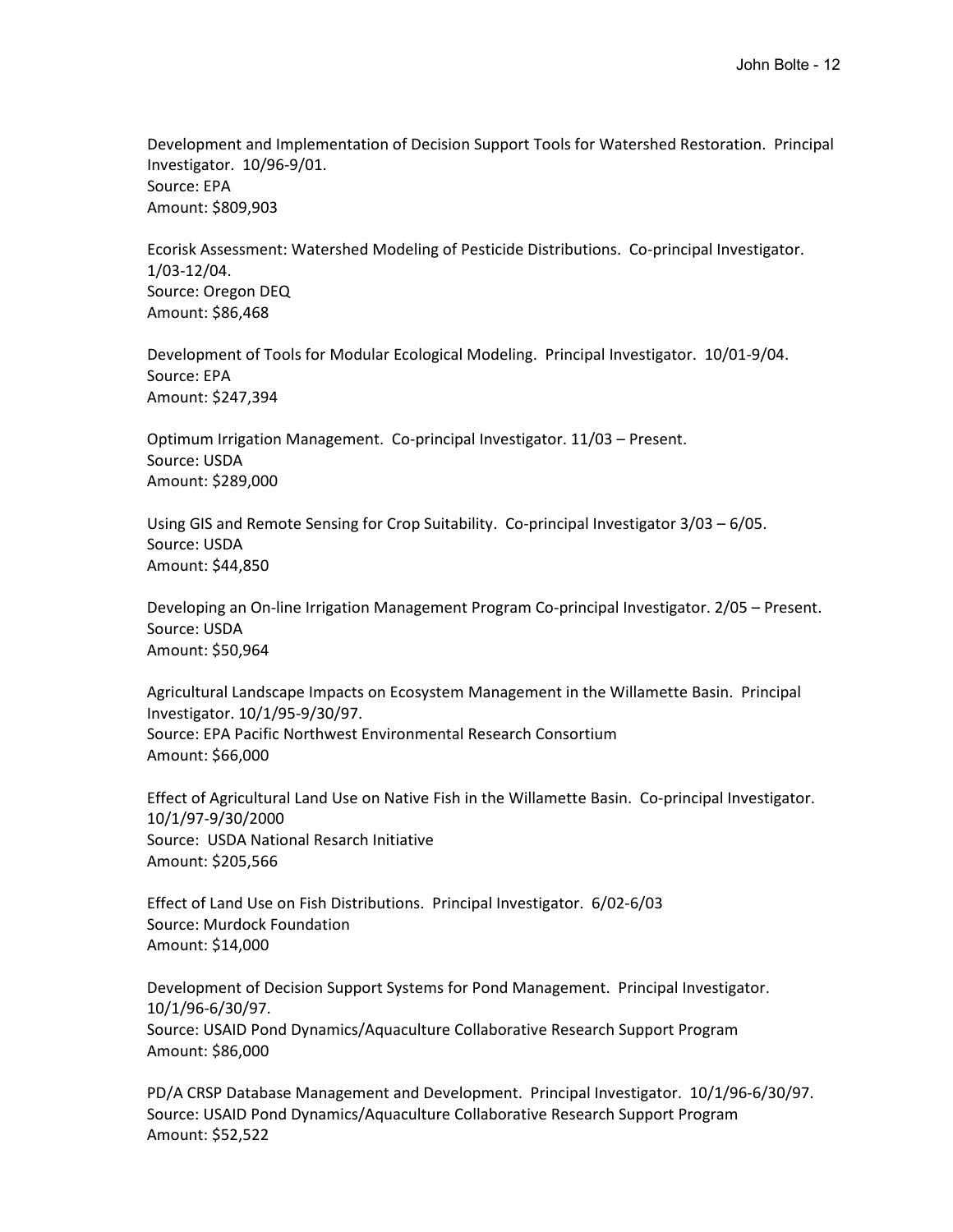Pond Dynamics/Aquaculture - Development of Physico-economic models for optimizing pond production. Principal Investigator. 5/1/93-4/30/95. Source: USAID Pond Dynamics/Aquaculture Collaborative Research Support Program Amount: \$109,119

Analysis of Global Climate Change Effects on Rice Production. Principal Investigator. 10/1/92- 9/30/95 Source: EPA Amount: \$149,956

Integrating Crop Models and Expert Systems for Crop Management Decision Support. Principal Investigator 7/1/92 - 6/30/95 Source: STEEP Amount: \$27,569

Integrating Crop Models and Expert Systems for Crop Management Decision Support. Principal Investigator. 7/1/91 - 6/30/94 Source: STEEP Amount: \$22,000

Geographic Information Systems for Bioresource Engineering Research. Principal Investigator. 7/1/90 - 6/30/91. Source: Agricultural Engineering Research Foundation Amount: \$4850

Development of a Decision Support System for Irrigation and Fertilization Management in the Columbia Basin. Principal Investigator. 9/1/90 - 8/31/93. Source: STEEP Amount: \$19,850

Simulation and Optimization of Salmon Hatchery Production in the Columbia Basin. Principal Investigator. 10/1/89 - 9/30/92. Source: DOE/BPA Amount: \$360,000

Calibration of the CERES-Wheat Crop Growth Model to Oregon Environments. Co-Principal Investigator. 9/1/89 - 8/31/92. Source: STEEP Amount: \$20,000

Development of Economic Planning Decision Support Systems for Wheat Producers in the Columbia Basin. Principal Investigator. 9/1/89 - 8/31/92. Source: STEEP Amount: \$19,850

Development of a Herbicide Recommendation Expert System for Pacific Northwest Crops. Principal Investigator. 7/1/89 - 5/15/90. Source: OSU Research Council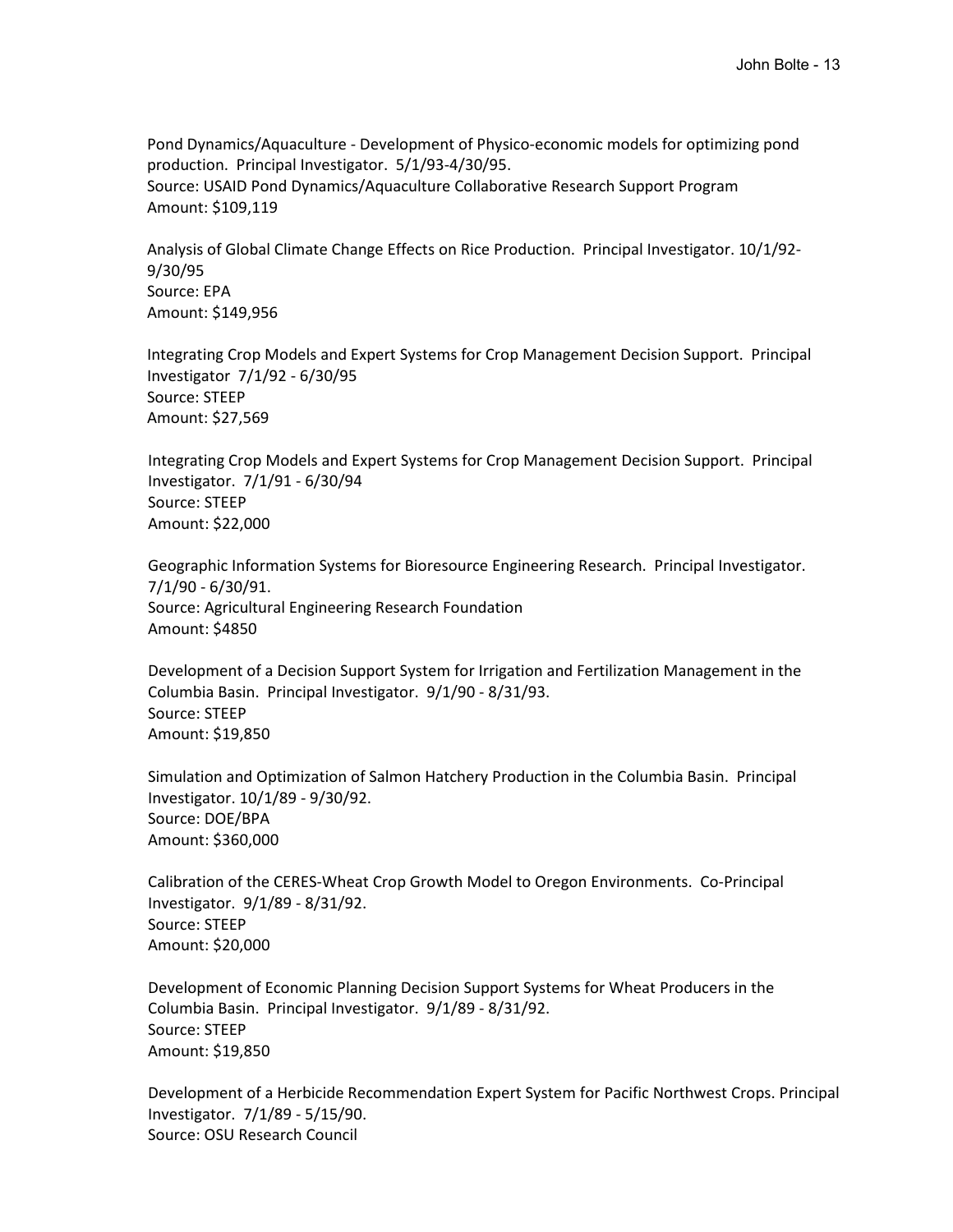Amount: \$3,944

Crop Models and Expert Systems as Vehicles for Technology Transfer. Co-Principal Investigator. 7/1/88 - 6/30/91. Principal Investigator: Dale Moss Source: STEEP Amount: \$19,868

Real-time Weather Data Acquisition for an Expert Decision Support System for Managing Wheat. Principal Investigator. 7/1/88 - 6/30/91. Source: STEEP Amount: \$13,300

B) Cooperator

Evaluating the Effect of Management Practices on Soil Erosion and Water Quality. Principal Investigator: Greg Perry (Ag. and Res. Econ.) Source: STEEP Amount: \$21,852

Russian Wheat Aphid Management in the Northwest. Major Cooperator. Principal Investigator: Keith Pike (Wash. State Univ.) Source: USDA/CRSR Amount: \$22,588

The Interaction of Water, Temperature, and Nitrogen Stresses on the Development and Yield of Wheat. Principal Investigator: Dale Moss (Crop and Soil Science) Source: STEEP Amount: \$30,575

Tualatin Basin Pollution Assessment Study. Principal Investigator: Benno Warkentin (WRRI). Source: Oregon Department of Environmental Quality Amount: \$329,988

# **SERVICE**

# University Service

- Interim Director, Oregon State University Institute for Water and Watersheds. (2005-present) Responsbilities include overseeing establishment and start-up of the Institute, managing the Institute budget, supervising staff, and identifying/implementing Institute goals
- Chair, Executive Committee, Institute for Water and Watersheds (2005-present)
- Search Committee Director, Institute For Water and Watersheds (2005)
- Research Council (2001-2004)
- College of Engineering Leadership Team (2001-present) Faculty Senate (1991 1993; 2004- Present)
- College of Agriculture Leadership Team (2001-present)